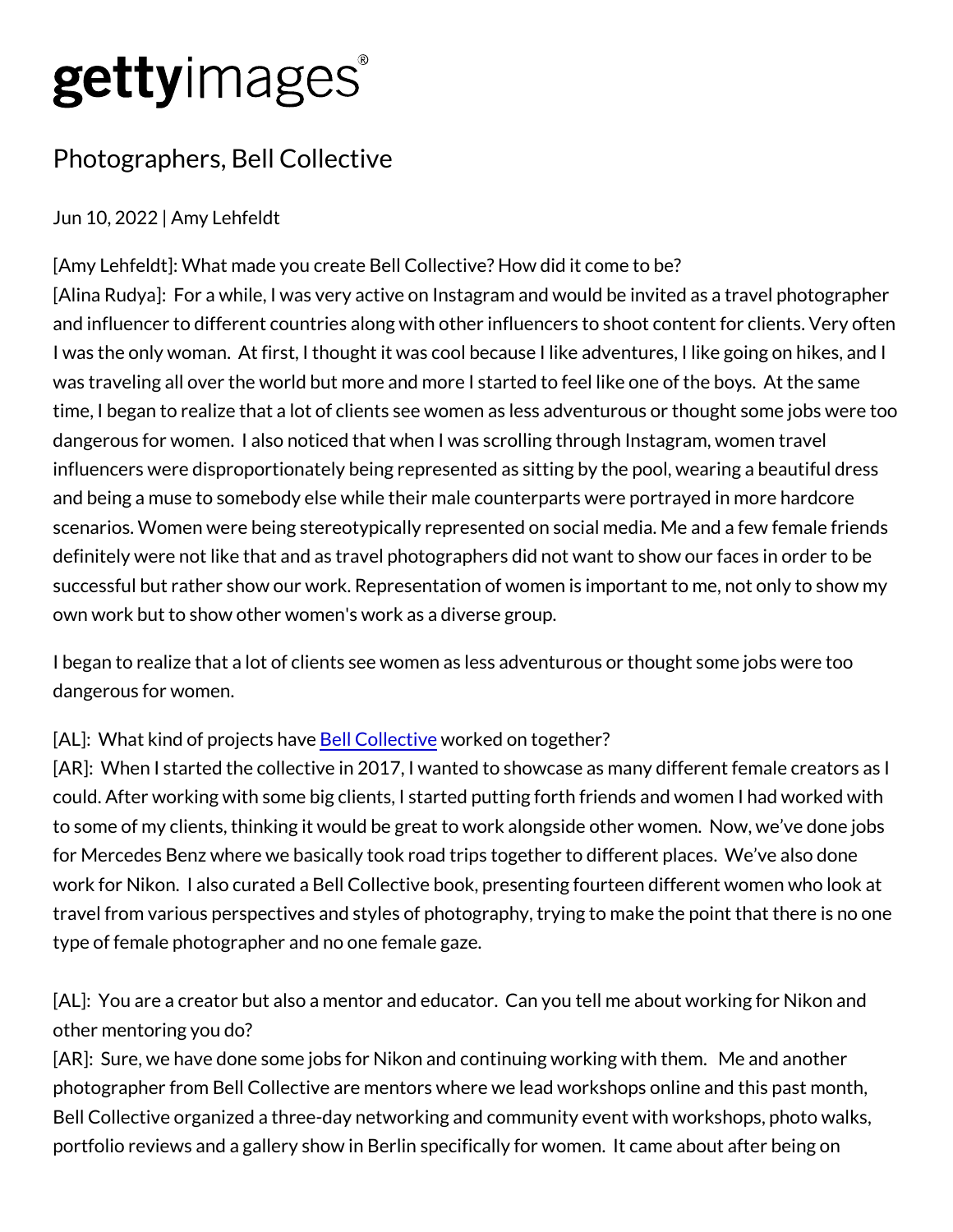various photo walks that were very male dominated. I would ask my female friends who were interested in photography why they didn't join and they'd say they didn't feel comfortable and were afraid of asking questions because they would be mansplained to. I know in my own workshop I have had men tell me how to make better pictures.

[AL]: I can imagine some men being overly technical and overly focused on the perfection of the image and missing the sum of what the image is conveying.

[AR]: It's unfortunate because working for Nikon, I have met other female mentors who are very technically savvy. The technical part is important to talk about for both men and women but that knowledge does not really make a great photographer. Maybe more so for studio portraits and product photography but if you are into people photography or if you want to learn natural light or just an amateur who wants to take great pictures who isn't interested in that perfection there are so many other ways to be a better photographer.

I tried to make the point that there is no one type of female photographer and no one female gaze.

[AL]: I was listening to your podcast this morning – I like how you talk to all kinds of female creators and tackle important topics within the industry. Can you tell me a little bit more about why you created it and what you talk about?

[AR]: It is only one season, but I really liked doing it. I wanted to talk to different female photographers about their work because there are so many different aspects and there's so many of the same issues despite working in different fields. All of them have issues with gender inequality and clients seeing them as less professional than men and would be paid less in some situations. I think most of them are quite bad a\*\* women who know how to negotiate those things, but we also know that it's very important to have those kinds of conversations, so these women can be role models for the next generation of photographers. I attended a workshop once on negotiation and fees and there were a mix of men and women in the group. When the teacher asked about everyone's day rate, all the men said basically double of what the women said. I don't know if they lied or if men are socialized to just go for it and really get what they want.

[AL]: I think it's important that you talk about pricing and negotiation. The business of photography is essential to someone's success. I was surprised that in one of your interviews you said you sometimes lack confidence in asking for things. To me you seem so confident and communicative. [AR]: This is why it is important to meet other women and hear their stories and how they charge clients and create their rates. It can be very surprising; you can be talking to two women with similar talent and there can be a great disparity in what they charge because one person may not have a community behind them or have someone telling them they are worth more.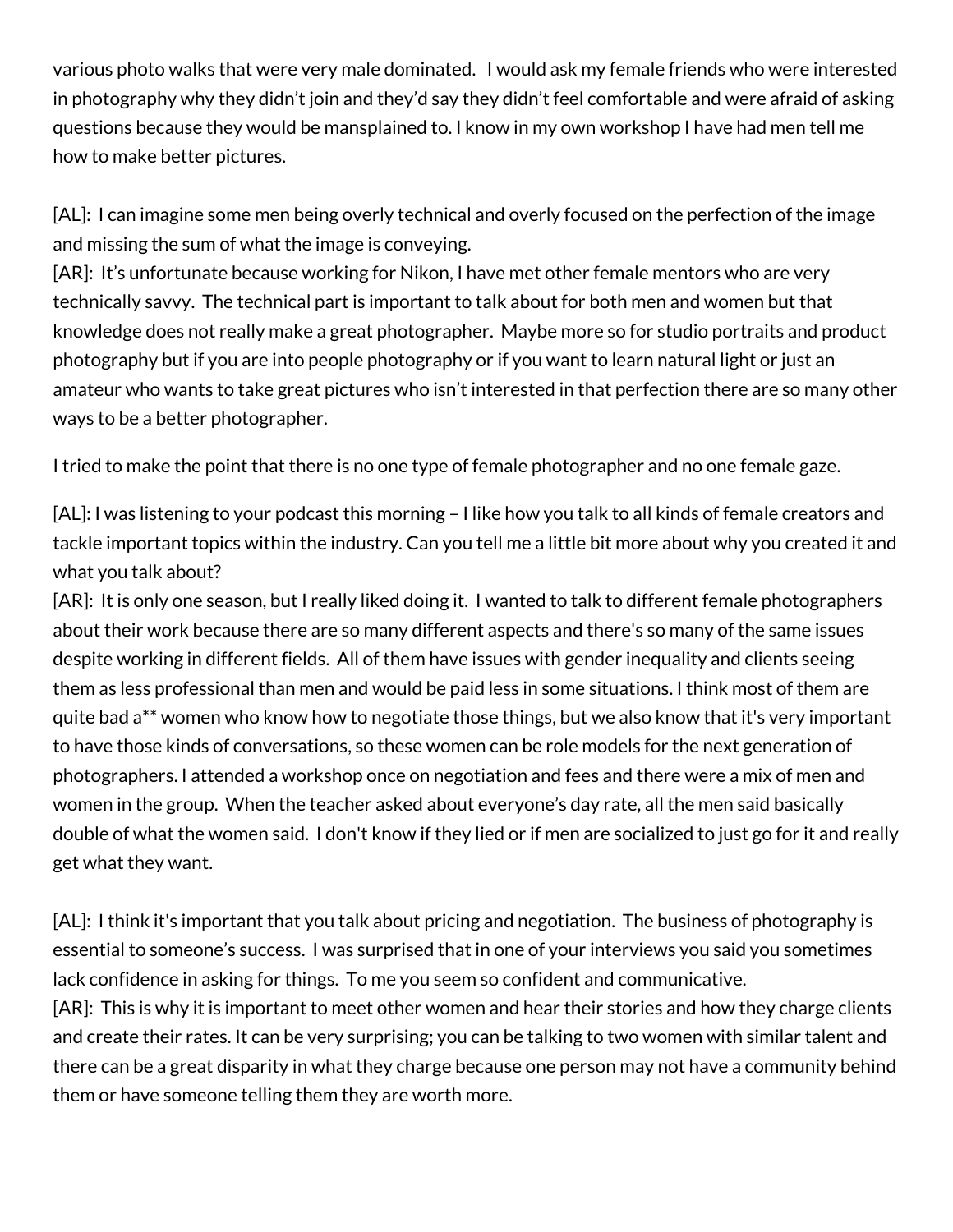[AL]: Talk about running a photography business. Most people get into photography and don't understand the business portion of it.

[AR]: I must admit, I got really lucky because I'm not a very entrepreneurial type. I became a Suggested User on Instagram so I grew very quickly to a certain amount of followers not millions, of course, but it was enough for clients to come to me and start offering me jobs. I'm very thankful to Instagram because I've had an opportunity to travel the world. I understand that now. I think a lot of photographers don't have that opportunity and must create a portfolio, apply for jobs, create a network of people to work with or find representation. It can be a really difficult process and marketing yourself like a business owner means that you're only shooting a few days a month because you have to actually write and answer emails to get jobs. I'm really thankful because I know there are some amazing photographers out there who are not earning - especially women, because women are really still socialized to negotiate less and to doubt their abilities.

### [AL]: How did you get into photography?

[AR]: I got into photography because of my father. He was a nuclear physicist in Chernobyl but he was also an amateur photographer and had all kinds of old Soviet analog cameras lying around. He also had a dark room in our bathroom. When I was twelve, I got my little plastic camera but I didn't really know what to do with it and there were no professional schools in Ukraine. I actually studied political science and journalism and got two MA degrees before I started studying photography in Berlin. I learned how to use the darkroom, how to develop the film, dry it, and print it at school. Recently, I've been shooting a lot of film just for fun and also because I really like the quality that film provides; the depth; the colors; the grain. I sound like a bit of a hipster I guess - it's a very expensive hobby. It was nice to learn but now I shoot digital for my clients.

### [AL]: Do you have a creative framework or style you try to stick with?

[AR]: I prefer natural light and I like playing with the light. I also like contrasting colors. I don't really photoshop or edit my pictures too much. I look for colors in the environment and try to make them pop or combine them. Often people who follow me on Instagram can recognize the pictures because they're always so vivid and so colorful.

[AL]: You are also a drone pilot - how'd you get into that and are you learning anything new? [AR]: I'll be teaching an online course on Domestika for drone photography soon. I started because I was traveling with a group of guys and they all had drones. I thought I would like to try it out but also assumed that it was not really creative. I just thought it was a different angle. I started doing top-down shots with a little DJI Spark; doing portraits of my friends and myself and saw that there were so many opportunities to do really creative photos with drones and got really into it. After a while I started creating videos and now I'm actually shooting quite a lot of videos. Shooting in Berlin is hard because of the restrictions so I've been working on my professional drone license because if you need to do